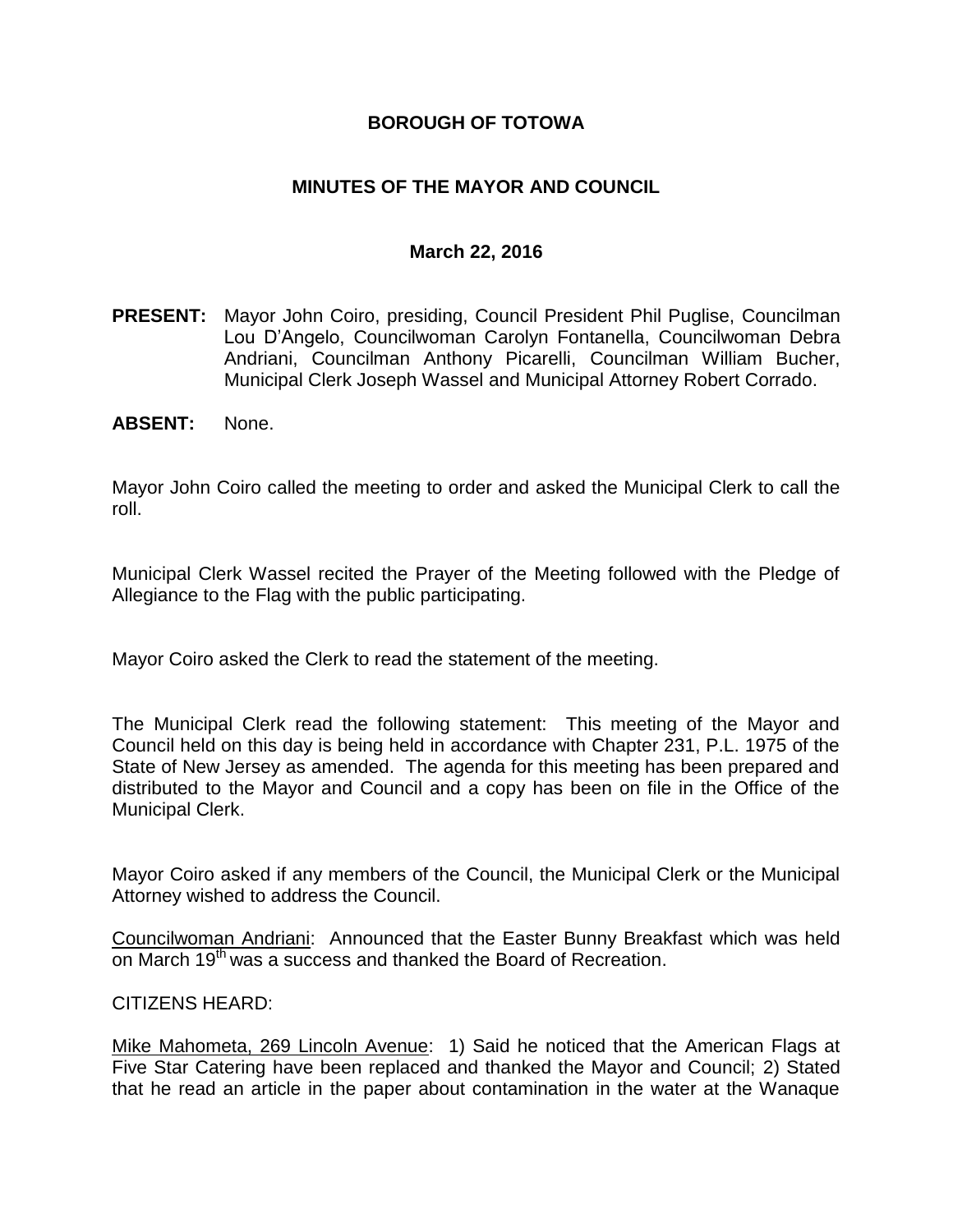Reservoir and thinks that Totowa gets their water from there and was concerned. Mayor Coiro: Responded that he read the article too and that Totowa's reading was on the low side and below the acceptable levels. Then he asked DPW Superintendent Jim Niland or former Water Operator Allen Del Vecchio to respond. Allen explained the article and results to Mr. Mahometa.

There was a motion by Councilman Puglise, seconded by Councilman D'Angelo to approve the Minutes of the Mayor and Council for the meeting of March 8, 2016. On roll call vote, all members of the Council present voted in the affirmative.

# COMMITTEE ON FINANCE:

There was a motion by Councilman Picarelli, seconded by Councilman D'Angelo to approve Resolution No. 2016-07 for the payment of bills. On roll call vote, all members of the Council present voted in the affirmative.

There was a motion by Councilman Picarelli, seconded by Councilman D'Angelo to approve Resolution No. 2016-08 Authorizing The Transfer Of 2015 Budget Appropriations. On roll call vote, all members of the Council present voted in the affirmative.

There was a motion by Councilman Picarelli, seconded by Councilman D'Angelo to adopt the following Resolution To Introduce The 2016 Municipal Budget. On roll call vote, all members of the Council present voted in the affirmative.

#### RESOLUTION NO. 46-2016

# RESOLUTION TO INTRODUCE THE 2016 MUNICIPAL BUDGET

BE IT RESOLVED, that the following statements of revenues and appropriations attached hereto constitute the local Budget of the Borough of Totowa, Passaic County, New Jersey for the year 2016.

BE IT FURTHER RESOLVED, that the said Budget be published in The North Jersey Herald and News in the issue of April 15, 2016, and that a hearing on the Budget will be held at the Municipal Building on April 26, 2016 at 8:00 P.M. or as soon thereafter as the matter may be reached.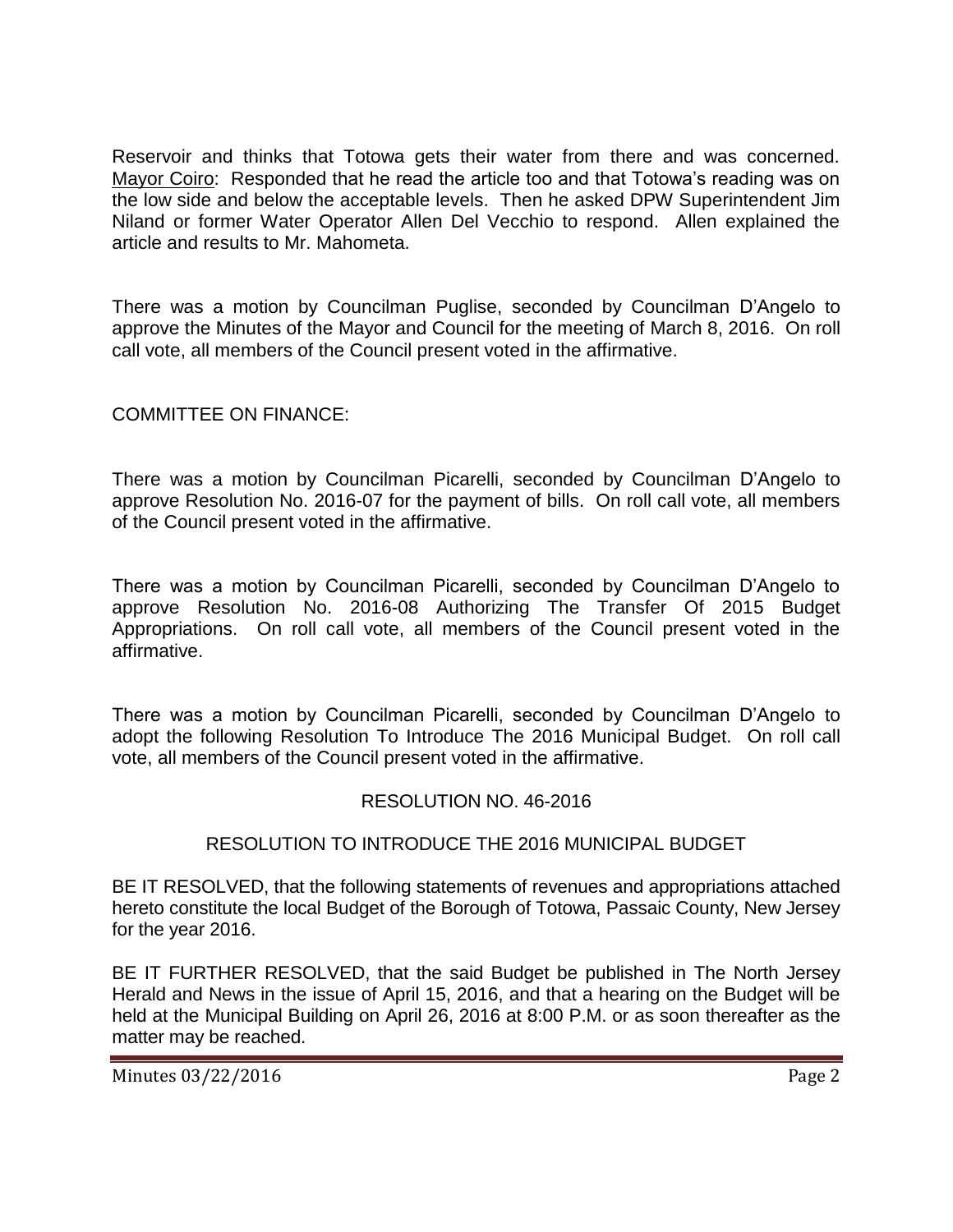Upon the recommendation of the Committee, there was a motion by Councilman Picarelli, seconded by Councilman D'Angelo to appoint Maryann Coral as Court Administrator, effective March 28, 2016. On roll call vote, all members of the Council present voted in the affirmative.

## MAYOR'S APPOINTMENT

#### I, Mayor John Coiro, with the advice and consent of the Council do hereby appoint Maryann Coral as Court Administrator, effective March 28, 2016 for a term expiring December 31, 2016.

There was a motion by Councilman Puglise, seconded by Councilman D'Angelo to confirm the appointment. On roll call vote, all members of the Council present voted in the affirmative.

There was a motion by Councilman Picarelli, seconded by Councilman D'Angelo to accept the following bids for Solid Waste Collection Services. On roll call vote, all members of the Council present voted in the affirmative.

B and B Disposals, LLC 470 Hillside Avenue Hillside, NJ 07205

Company **Amount Bid** 

| Option One:          | \$190,000.00   |
|----------------------|----------------|
| Option Two:          | \$441,000.00   |
| <b>Option Three:</b> | \$725,000.00   |
| Option Four:         | \$1,299,000.00 |

Upon the recommendation of the Committee, there was a motion by Councilman Picarelli, seconded by Councilman D'Angelo to adopt the following resolution to award the contract for Solid Waste Collection Services. On roll call vote, all members of the Council present voted in the affirmative.

# RESOLUTION NO. 47-2016

RESOLUTION AWARDING CONTRACT FOR SOLID WASTE COLLECTION SERVICES FOR THE BOROUGH OF TOTOWA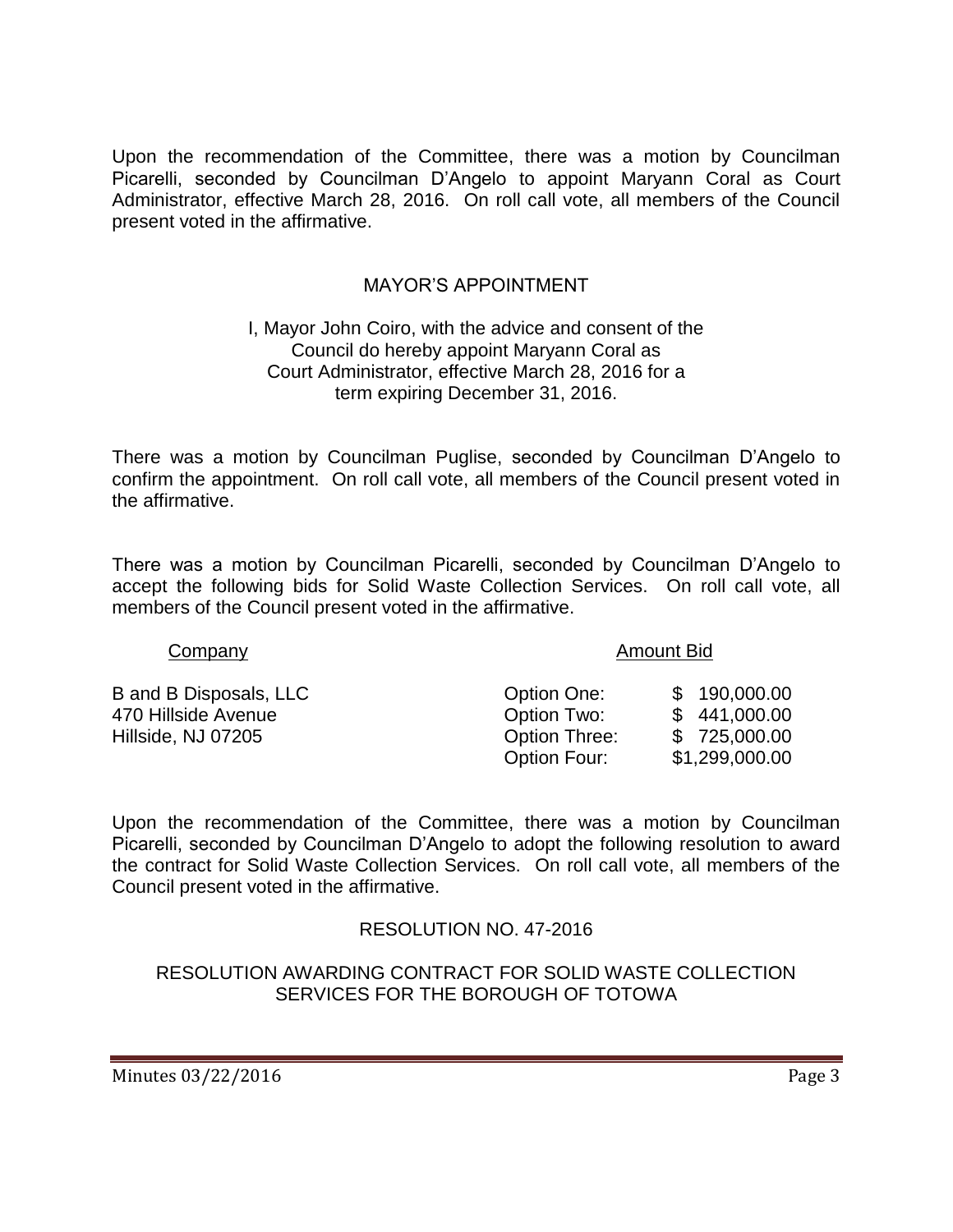WHEREAS, the Mayor and Council of the Borough of Totowa did advertise for receipt of sealed bids for residential and municipal solid waste collection services in accordance with its specifications entitled "Specifications and Proposal for Solid Waste Collection Services in the Borough of Totowa, County of Passaic, New Jersey 2016"; and

WHEREAS, the Borough of Totowa did receive bids at its Municipal Building on March 16, 2016; and

WHEREAS, the Mayor and Council of the Borough of Totowa on March 22, 2016 did examine all bids for the collection services called for in the specifications; and

WHEREAS, the sole bid was submitted by B and B Disposals, LLC, 470 Hillside Avenue, Hillside, New Jersey 07205 with a bid in the amount of Seven Hundred Twenty-Five Thousand and 00/100 Dollars (\$725,000.00) for the period of April 1, 2016 through December 31, 2018; and

WHEREAS, the Mayor and Council of the Borough of Totowa have determined that the bid submitted by B and B Disposals, LLC be accepted as the lowest responsible bid.

NOW, THEREFORE, BE IT RESOLVED, that the Mayor and Council of the Borough of Totowa do hereby accept the bid of B and B Disposals, LLC for solid waste collection services for the total sum of Seven Hundred Twenty-Five Thousand and 00/100 Dollars (\$725,000.00) for the period of April 1, 2016 through December 31, 2018.

BE IT FURTHER RESOLVED, that the Municipal Council of the Borough of Totowa does hereby authorize the Mayor and Municipal Clerk to execute any and all necessary instruments relating thereto.

There was a motion by Councilman Picarelli, seconded by Councilman D'Angelo to authorize the Borough Attorney to prepare and the Borough Clerk to advertise for RFP's for 2016 Tax Appeal Consultant Services. On roll call vote, all members of the Council present voted in the affirmative.

COMMITTEE ON PUBLIC SAFETY:

There was a motion by Councilman Puglise, seconded by Councilwoman Fontanella to approve the Fire Department TSAP for 2015. On roll call vote, all members of the Council present voted in the affirmative.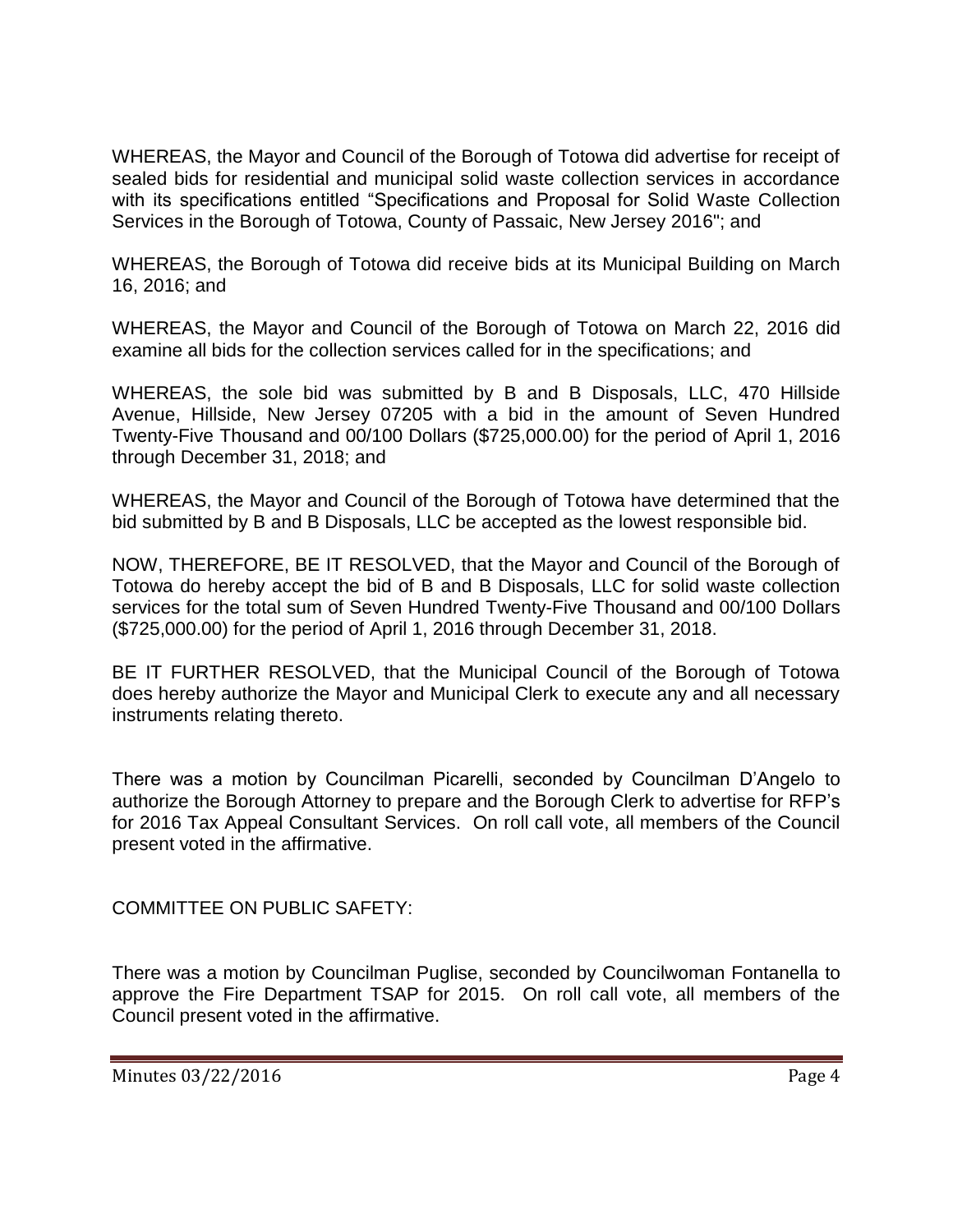COMMITTEE ON PUBLIC WORKS:

Upon the recommendation of DPW Superintendent Jim Niland, there was a motion by Councilman D'Angelo, seconded by Councilman Puglise to approve a grade increase for DPW Laborer Gregory LaRose from Grade 4 to Grade 3, effective March 23, 2016. On roll call vote, all members of the Council present voted in the affirmative.

COMMITTEE ON ENGINEERING & PUBLIC PROPERTY:

There was a motion by Councilwoman Fontanella, seconded by Councilwoman Andriani to approve Payment Estimate No. 4 (Final) in the amount of \$2,936.00 to Mak Group, LLC for the Municipal Complex Roof Project. On roll call vote, all members of the Council present voted in the affirmative.

A letter was received from the Do Good Student Support Group requesting permission to use the Municipal Parking Lot on Sunday, April 10, 2016 for a fundraising trip to the Sands Casino in Pennsylvania. There was a motion by Councilwoman Fontanella, seconded by Councilwoman Andriani to grant permission. On roll call vote, all members of the Council present voted in the affirmative.

COMMITTEE ON LIAISON & INSPECTION:

There was a motion by Councilwoman Andriani, seconded by Councilman Bucher to adopt the following Resolution Authorizing Contract For Geese Control Services For 2016. On roll call vote, all members of the Council present voted in the affirmative.

# RESOLUTION NO. 48-2016

## RESOLUTION AUTHORIZING CONTRACT FOR GEESE CONTROL SERVICES FOR 2016

WHEREAS, the Borough of Totowa Board of Recreation has recommended that the Borough of Totowa hire a qualified company to provide safe and effective geese clearing and control services at all of the Borough of Totowa recreational ball fields; and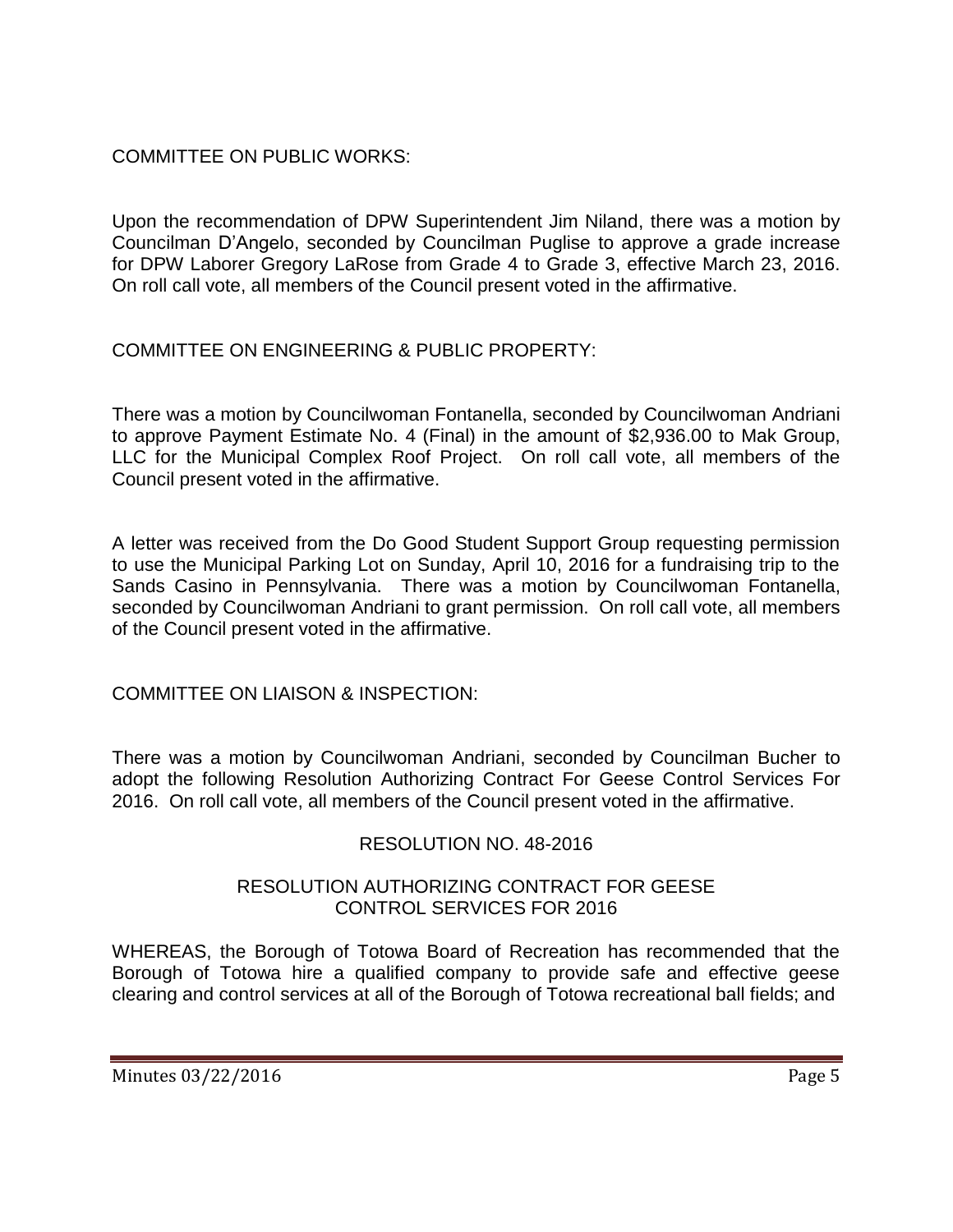WHEREAS, the Mayor and Council of the Borough of Totowa have also determined that there is a need to retain a company that can provide these services to ensure the health and well-being of the residents of the Borough of Totowa; and

WHEREAS, the Borough of Totowa has solicited quotes for the necessary geese clearing services for all of the Borough of Totowa recreational fields as well as Washington Park School and the Municipal Complex; and

WHEREAS, Geese Chasers North Jersey LLC, 308 Winchester Drive, Brick, New Jersey 08724 submitted a proposal dated March 3, 2016 to clear and maintain a virtually geese-free environment with the use of working border collies, a copy of which is on file in the office of the Borough of Totowa Municipal Clerk; and

WHEREAS, Geese Chasers North Jersey LLC will provide these services to the Borough of Totowa on an as needed basis for a term not to exceed a period of one (1) year; and

WHEREAS, pursuant to the applicable New Jersey State laws, the contract for these services may be authorized without public bidding since the total contract price will not exceed the public bidding threshold.

NOW, THEREFORE, BE IT RESOLVED, that the Mayor and Council of the Borough of Totowa do hereby authorize a contract with Geese Chasers North Jersey LLC for all necessary geese control and clearing services in accordance with the fee schedule set forth in their proposal.

BE IT FURTHER RESOLVED, that the Municipal Council of the Borough of Totowa does hereby authorize the Mayor and Municipal Clerk to execute any and all instruments relating thereto.

There was a motion by Councilwoman Andriani, seconded by Councilman Bucher to adopt the following Resolution Authorizing Contract For Fertilizer And Weed Control Services For 2016. On roll call vote, all members of the Council present voted in the affirmative.

# RESOLUTION NO. 49-2016

## RESOLUTION AUTHORIZING CONTRACT FOR FERTILIZER AND WEED CONTROL SERVICES FOR 2016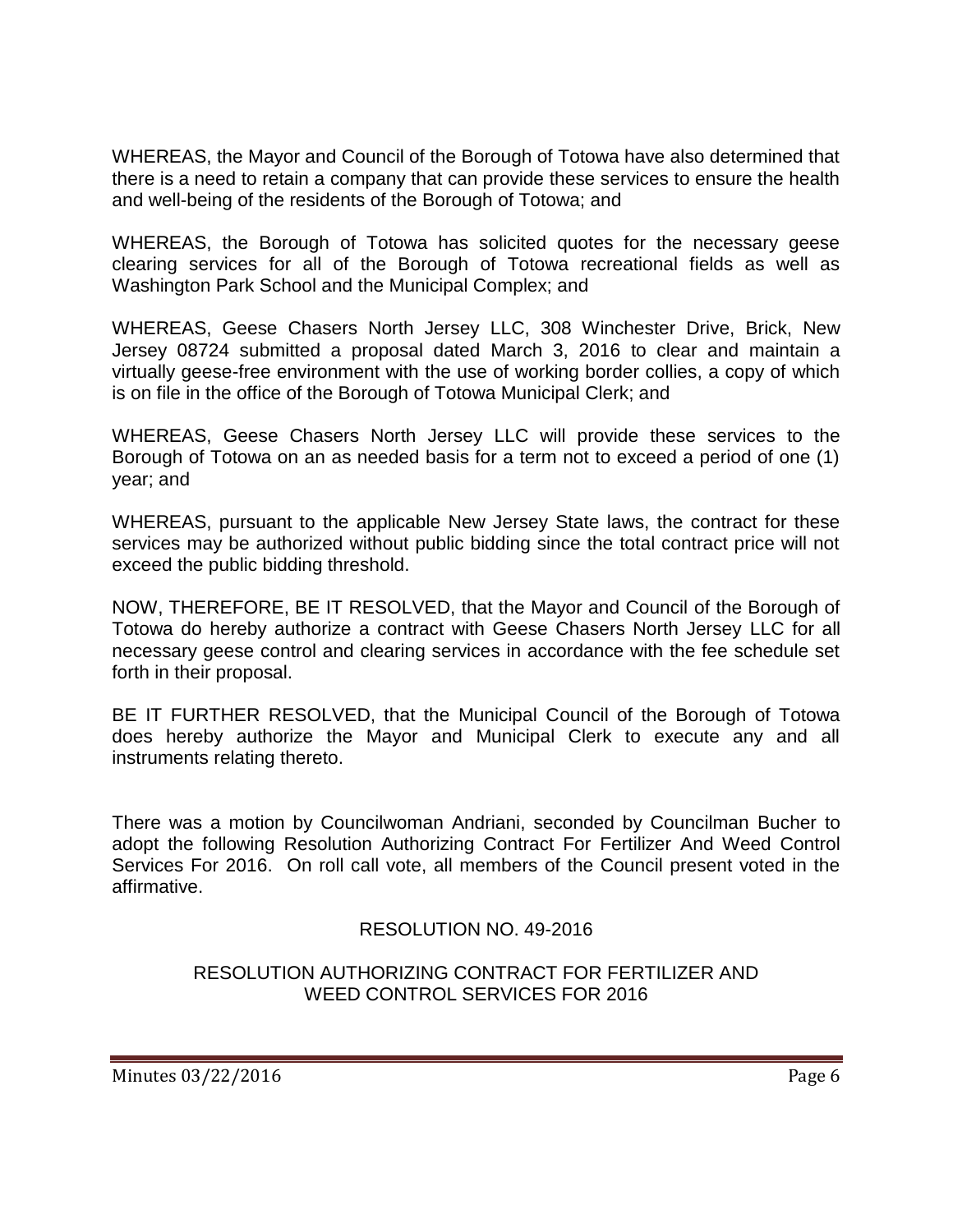WHEREAS, the Superintendent for the Borough of Totowa Department of Public Works has recommended the Borough of Totowa implement a fertilization and weed control treatment program for the Borough of Totowa Municipal Complex grounds, recreational parks and fields; and

WHEREAS, the Borough of Totowa Department of Public Works did solicit proposals for these lawn maintenance services; and

WHEREAS, Harvest Lawn Care, P.O. Box 643, Franklin Lakes, New Jersey 07417 has submitted a proposal dated March 16, 2016 to provide the necessary fertilization and weed control services in the amount of Twelve Thousand Three Hundred Twenty-Eight and 00/100 Dollars (\$12,328.00), a copy of which is on file in the office of the Borough of Totowa Municipal Clerk; and

WHEREAS, the Superintendent for the Borough of Totowa Department of Public Works has reviewed the proposal and recommended the Borough of Totowa implement the five (5) step treatment plan recommended in the proposal; and

WHEREAS, pursuant to the applicable New Jersey State laws, the authorization of this service will not exceed the public bidding threshold and may be authorized without public bidding.

NOW, THEREFORE, BE IT RESOLVED, that the Mayor and Council of the Borough of Totowa do hereby authorize the Borough of Totowa to enter into a contract with Harvest Lawn Care for lawn maintenance services for the Borough of Totowa Municipal Complex grounds, recreational fields and parks in the amount of Twelve Thousand Three Hundred Twenty-Eight and 00/100 Dollars (\$12,328.00).

BE IT FURTHER RESOLVED, that the Mayor and Council of the Borough of Totowa do hereby authorize the Municipal Clerk and Superintendent for the Department of Public Works to execute any and all necessary instruments relating thereto.

A letter of resignation was received from Pool Secretary Jennifer Bernardo. There was a motion by Councilwoman Andriani, seconded by Councilman Bucher to accept her resignation with regrets. On roll call vote, all members of the Council present voted in the affirmative.

A letter from the Totowa Board of Health advising that the Annual Rabies Clinic will be held on Tuesday, April 26, 2016 at the DPW garage was received and filed.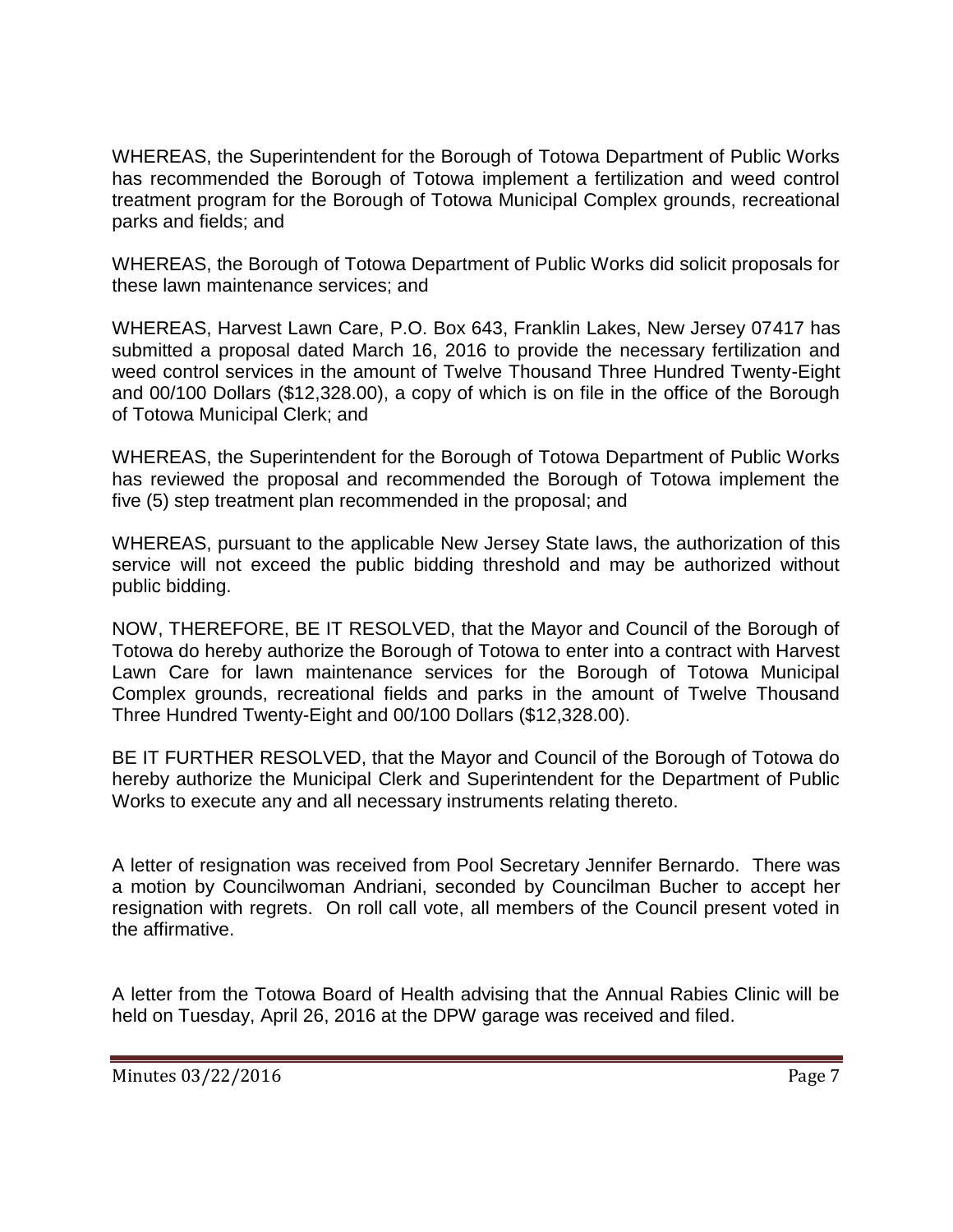# COMMITTEE ON LEGISLATION & ORDINANCES:

There was a motion by Councilman Bucher, seconded by Councilman Picarelli to introduce on first reading and advertise for public hearing the following entitled ordinance. On roll call vote, all members of the Council present voted in the affirmative.

# **ORDINANCE NO. 05-2016**

#### **CALENDAR YEAR 2016 ORDINANCE TO EXCEED THE MUNICIPAL BUDGET APPROPRIATION LIMITS AND TO ESTABLISH A CAP BANK (N.J.S.A. 40A:4-45.14)**

There was a motion by Councilman Bucher, seconded by Councilman Picarelli to adopt the following Proclamation To Celebrate Arbor Day. On roll call vote, all members of the Council present voted in the affirmative.

## PROCLAMATION TO CELEBRATE ARBOR DAY

WHEREAS, in 1872, J. Sterling Morton proposed to the Nebraska Board of Agriculture that a special day be set aside for the planting of trees; and

WHEREAS, this holiday, called Arbor Day, was first observed with the planting of more than a million trees in Nebraska; and

WHEREAS, Arbor Day is now observed throughout the nation and the world, and is celebrated in New Jersey on the last Friday in April; and

WHEREAS, trees can reduce the erosion of our precious topsoil by wind and water, cut heating and cooling costs, moderate the temperature, clean the air, produce life-giving oxygen, and provide habitat for wildlife; and

WHEREAS, trees are a renewable resource giving us paper, wood for our homes, fuel for our fires and countless other wood products; and

WHEREAS, trees in our Borough increase property values, enhance the economic vitality of business areas, and beautify our community; and

WHEREAS, trees, wherever they are planted, are a source of joy and spiritual renewal.